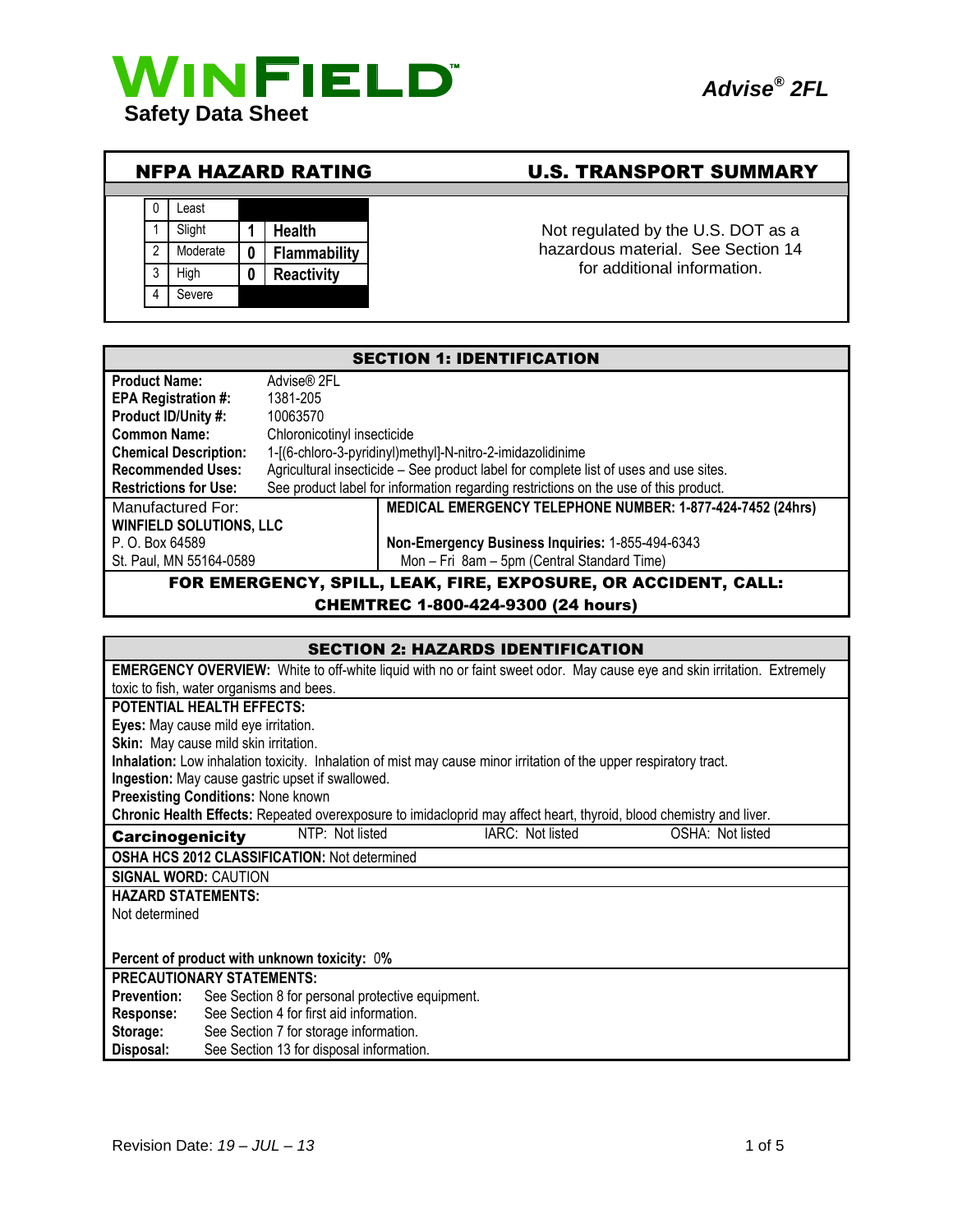# SECTION 3: COMPOSITION/INFORMATION ON INGREDIENTS Ingredient % (wt) CAS Reg. #

Imidacloprid 21.4% 138261-41-3

\*Ingredients not specifically listed are non-hazardous and are considered to be confidential business information under 29 CFR 1910.1200(i).

See Section 8 for exposure limits.

## SECTION 4: FIRST AID MEASURES **Inhalation:** Remove person from contaminated area to fresh air and assist breathing as needed. Seek medical attention if irritation occurs. **Ingestion:** Seek medical attention or call a poison control center for treatment advice. Do not induce vomiting unless instructed to do so by a poison control center or doctor. Do not give anything by mouth to an unconscious person. Eves: Flush eyes with clean water for at least 15 minutes. Lift eyelids to facilitate irrigation. If present, remove contact lenses after 5 minutes and continue rinsing. Seek medical attention if irritation persists. **Skin:** Remove contaminated clothing and wash before re-using. Flush skin with water and then wash with soap and water. Seek medical attention if irritation persists.

# SECTION 5: FIRE FIGHTING MEASURES

**Suitable Extinguishing Media:** Use foam, dry chemical, carbon dioxide, or water spray **Special Fire Fighting Procedures:** Wear NIOSH/MSHA approved self-contained breathing apparatus and full bunker gear. Dike area to prevent runoff and contamination of water sources. Dispose of fire control water later. Avoid breathing vapors; keep upwind.

**Hazardous Combustion Products:** Hydrogen chloride, hydrogen cyanide, and oxides of carbon and nitrogen **Unusual Fire and Explosion Hazards:** Product can burn in fire.

# SECTION 6: ACCIDENTAL RELEASE MEASURES

**Personal Precautions:** Refer to Section 8 for personal protective equipment to be worn during containment and clean-up of a spill involving this product.

**Environmental Precautions:** Extremely toxic to fish and water organisms. Keep spilled product from entering sewers and waterways.

**Methods for Containment:** Contain spilled product by diking area with sand or earth.

**Methods for Clean-up:** Cover spilled product with an inert absorbent material such as sand, vermiculite or other appropriate material. Vacuum, scoop or sweep up material and place in a container for disposal. Do not place spilled material back in original container.

**Other Information:** None known

# SECTION 7: HANDLING AND STORAGE

**Handling:** RECOMMENDATIONS ARE FOR MANUFACTURING, COMMERCIAL BLENDING, AND PACKAGING WORKERS. PESTICIDE APPLICATORS AND WORKERS must refer to the pesticide product label and Directions for Use attached to the product for Agricultural Use Requirements in accordance with the EPA Worker Protection Standard 40 CFR part 170. Ensure adequate ventilation. Immediately clean up spills that occur during handling. Keep containers closed when not in use. Practice good hygiene after using this material, especially before eating, drinking, smoking, using the toilet, or applying cosmetics. **Storage:** Store in cool, dry areas away from children, feed and food products and sources of heat. Store in original container with lid tightly closed. **See pesticide product label for additional storage information.**

**Minimum Storage Temperature:** 32°F

**Other Precautions:** Consult Federal, state and local laws and regulations pertaining to storage.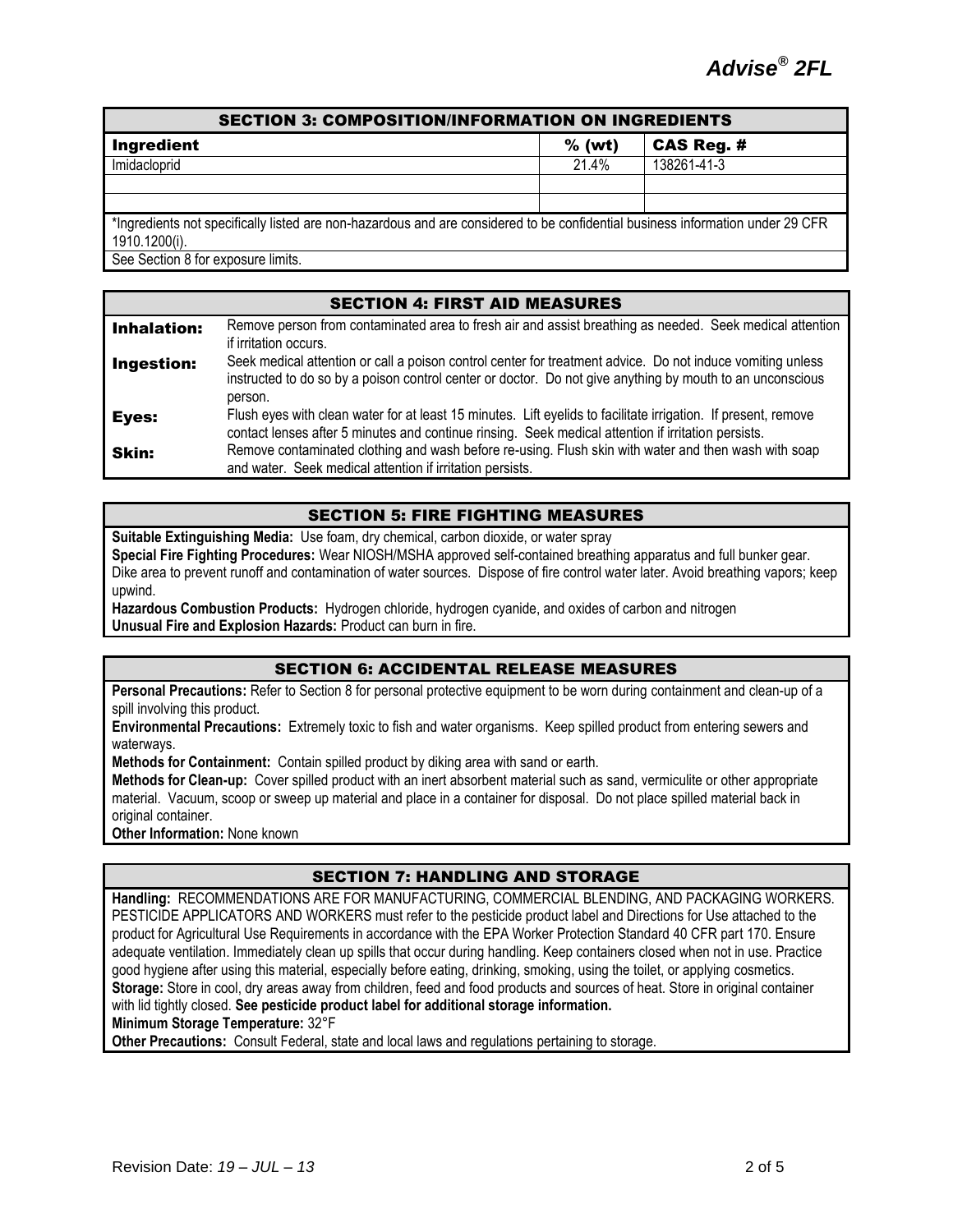#### SECTION 8: EXPOSURE CONTROLS/PERSONAL PROTECTION

| <b>Exposure Guidelines</b>                                                                                                                                                                                                                                                                             |                                                                                                                                                                                             |                  |                  |
|--------------------------------------------------------------------------------------------------------------------------------------------------------------------------------------------------------------------------------------------------------------------------------------------------------|---------------------------------------------------------------------------------------------------------------------------------------------------------------------------------------------|------------------|------------------|
| Component:                                                                                                                                                                                                                                                                                             | <b>OSHA PEL</b>                                                                                                                                                                             | <b>ACGIH TLV</b> | <b>NIOSH REL</b> |
| No components have established limits                                                                                                                                                                                                                                                                  |                                                                                                                                                                                             |                  |                  |
|                                                                                                                                                                                                                                                                                                        |                                                                                                                                                                                             |                  |                  |
| NOTE TO END USERS: PERSONAL PROTECTIVE EQUIPMENT (PPE) AND CLOTHING LISTED IN THIS SECTION IS FOR<br>MANUFACTURING, COMMERCIAL BLENDING AND PACKAGING WORKERS. APPLICATORS AND HANDLERS SHOULD<br>REFER TO THE PESTICIDE PRODUCT LABEL FOR PROPER PERSONAL PROTECTIVE EQUIPMENT (PPE) AND<br>CLOTHING. |                                                                                                                                                                                             |                  |                  |
| Respiratory Protection: Not required when handled under normal, well-ventilated conditions. When handling in enclosed areas<br>with inadequate ventilation, use a dust/mist filtering respirator (NIOSH approval number prefix TC-21C).                                                                |                                                                                                                                                                                             |                  |                  |
| <b>Engineering Controls:</b><br>preferred.                                                                                                                                                                                                                                                             | Local Exhaust: Provide general or local exhaust ventilation systems to maintain airborne<br>concentrations below OSHA PELs or other specified exposure limits. Local exhaust ventilation is |                  |                  |
| Protective Gloves: Wear chemical resistant gloves.                                                                                                                                                                                                                                                     |                                                                                                                                                                                             |                  |                  |
| Eye Protection: Wear chemical goggles or safety glasses and full-face shield. Contact lenses are not eye protective devices.                                                                                                                                                                           |                                                                                                                                                                                             |                  |                  |

**Other Protective Clothing or Equipment:** Wear long sleeve shirt, long pants and shoes plus socks to prevent skin exposure. **Work/Hygienic Practices:** Never eat, drink, nor use tobacco in work areas. Practice good hygiene after using this material, especially before eating, drinking, smoking, using the toilet, or applying cosmetics.

| <b>SECTION 9: PHYSICAL AND CHEMICAL PROPERTIES</b> |                                                          |                                        |                          |  |
|----------------------------------------------------|----------------------------------------------------------|----------------------------------------|--------------------------|--|
| <b>Physical State:</b>                             | Liauid                                                   | Specific Gravity (H <sub>2</sub> O=1): | $1.08 - 1.12$ (typical)  |  |
| Vapor Pressure (mm Hg):                            | Not determined                                           | Density (Ibs/gallon):                  | $9.01 - 9.35$ lbs/gallon |  |
| <b>Vapor Density (Air=1):</b>                      | Not determined                                           | <b>Melting Point/Freezing Point:</b>   | Not determined           |  |
| Solubility in Water (wt %):                        | Not determined                                           | <b>Boiling Point/Range:</b>            | Not determined           |  |
| <b>Viscosity:</b>                                  | Not determined                                           | pH:                                    | 8.9                      |  |
| Appearance and odor:                               | White to off-white liquid with no<br>or faint sweet odor | <b>Flash Point:</b>                    | >212°F (100°C)           |  |

## SECTION 10: STABILITY AND REACTIVITY

#### **Reactivity:** None known

**Chemical Stability:** Product is stable at ambient temperature and pressure, under normal storage and handling conditions. **Possibility of Hazardous Reactions:** Will not occur.

**Conditions to Avoid:** Avoid temperatures above 100°F (38°C) for prolonged period of time. Strong exothermal reaction can occur above 390°F (200°C).

**Incompatible Materials:** None known

**Hazardous Decomposition Products:** Under fire conditions, product may produce hydrogen chloride, hydrogen cyanide, and oxides of carbon and nitrogen

|                                  | <b>SECTION 11: TOXICOLOGICAL INFORMATION</b>                                                |  |
|----------------------------------|---------------------------------------------------------------------------------------------|--|
| <b>ACUTE TOXICITY</b>            |                                                                                             |  |
| Eye Effects:                     | Mild or minimally irritating (rabbit)                                                       |  |
| <b>Skin Effects:</b>             | Non-irritating (rabbit); Not a skin sensitizer; LD50 > 2000 mg/kg (rat)                     |  |
| <b>Acute Inhalation Effects:</b> | $LC50 > 5.0$ mg/L (rat)                                                                     |  |
| <b>Acute Oral Effects:</b>       | LD50 > 2,000 mg/kg (rat)                                                                    |  |
| <b>Specific Target Organ</b>     | Repeated overexposure to imidacloprid may affect heart, thyroid, blood chemistry and liver. |  |
| Toxicity:                        |                                                                                             |  |
| <b>CHRONIC TOXICITY</b>          |                                                                                             |  |
| <b>Chronic Effects:</b>          | Prolonged overexposure can cause effects to the thyroid.                                    |  |
| Carcinogenicity:                 | No components are anticipated to have a carcinogenic effect.                                |  |
| <b>Mutagenicity:</b>             | No components are anticipated to have a mutagenic effect.                                   |  |
| Teratogenicity:                  | No components are anticipated to have a teratogenic effect.                                 |  |
| <b>Reproductive Toxicity:</b>    | No components are anticipated to have an effect on the reproductive system.                 |  |
| Continued on next page           |                                                                                             |  |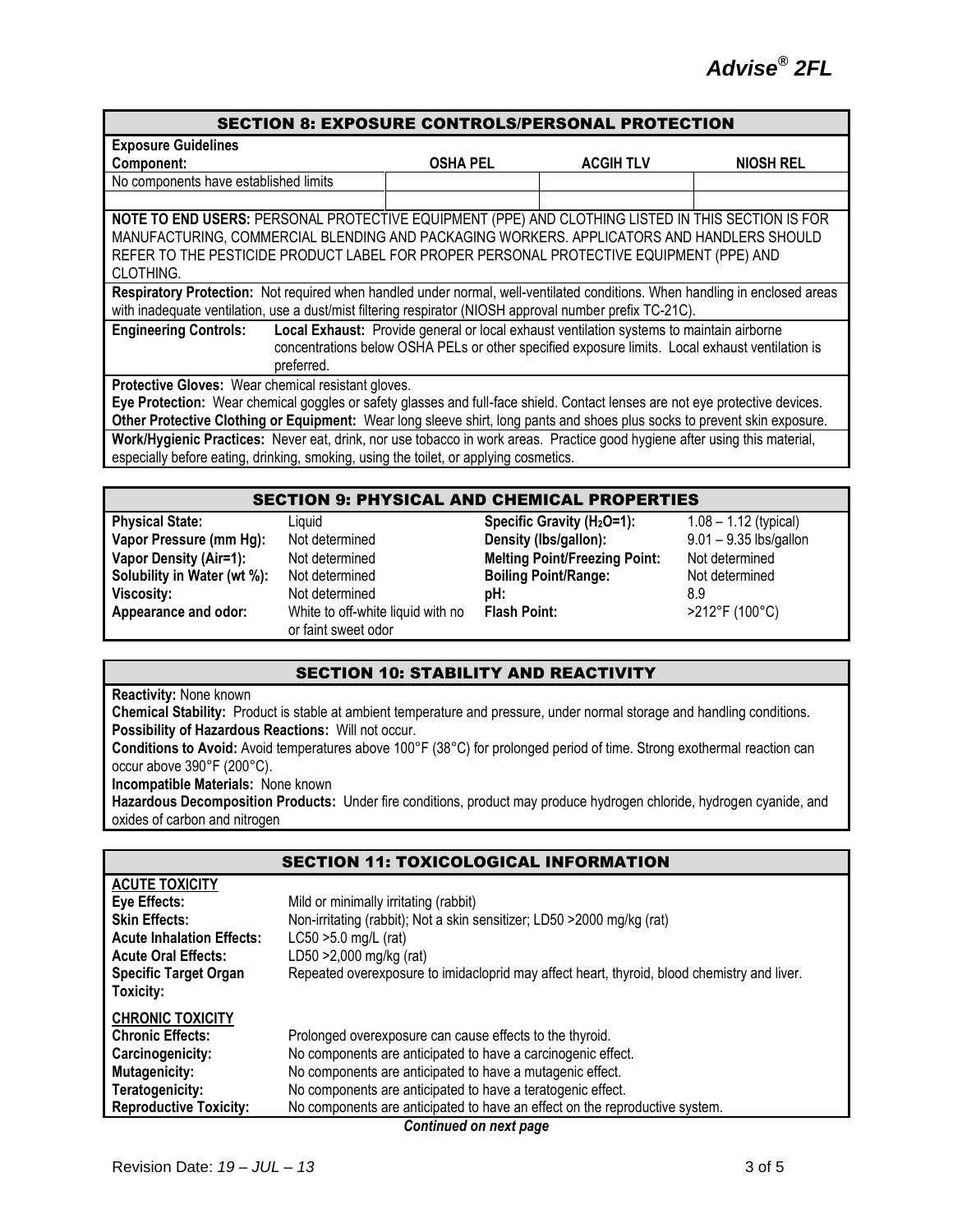

## **POTENTIAL HEALTH EFFECTS:**

**Eyes:** May cause mild eye irritation.

**Skin:** May cause mild skin irritation.

**Inhalation:** Low inhalation toxicity. Inhalation of mist may cause minor irritation of the upper respiratory tract. **Ingestion:** May cause gastric upset if swallowed.

## SECTION 12: ECOLOGICAL INFORMATION

| <b>ENVIRONMENTAL SUMMARY:</b> This product is extremely toxic to fish, water organisms and bees. The following data is based |                                                                        |  |
|------------------------------------------------------------------------------------------------------------------------------|------------------------------------------------------------------------|--|
| upon the technical active ingredient, Imidacloprid.                                                                          |                                                                        |  |
| <b>ECOTOXICITY DATA:</b>                                                                                                     |                                                                        |  |
| <b>Fish Acute and Prolonged Toxicity:</b>                                                                                    | Rainbow trout: 96-hour LC50 = 200 mg/L                                 |  |
| <b>Aquatic Invertebrate Acute Toxicity:</b>                                                                                  | Daphnia: $48$ -hour EC50 = $85 \text{ mg/L}$                           |  |
| <b>Aquatic Plant Toxicity:</b>                                                                                               | Not determined                                                         |  |
|                                                                                                                              | Japanese Quail: Oral LD50 = 31 mg/kg                                   |  |
| <b>Bird Acute and Prolonged Toxicity:</b>                                                                                    | Bobwhite Quail: Oral LD50 = 152 mg/kg                                  |  |
|                                                                                                                              | House Sparrow: Oral LD50 = 41 mg/kg                                    |  |
| <b>Honeybee Toxicity:</b>                                                                                                    | 48-hour Contact LD50 = 0.078 ug/bee; 48-hour Oral LD50 = 0.0039 ug/bee |  |
|                                                                                                                              |                                                                        |  |
| <b>ENVIRONMENTAL EFFECTS:</b>                                                                                                |                                                                        |  |
| <b>Soil Absorption/Mobility:</b>                                                                                             | Not determined                                                         |  |
| Persistence and degradability:                                                                                               | Not determined                                                         |  |
| <b>Bioaccumulative Potential:</b>                                                                                            | Not determined                                                         |  |
| Other adverse effects:                                                                                                       | Not determined                                                         |  |

## SECTION 13: DISPOSAL CONSIDERATIONS

**Waste:** Dispose of in accordance with applicable Federal, state and local laws and regulations.

**Container:** Triple rinse and recycle the container or dispose of in accordance with Federal, state and local laws and regulations. **See pesticide product label for full instructions on disposal.**

**RCRA Characteristics:** It is the responsibility of the individual disposing of this product to determine the RCRA classification and hazard status of the waste.

## SECTION 14: TRANSPORT INFORMATION

| DOT:     | This product is not regulated by the U.S. Department of Transportation as a hazardous material for ground |
|----------|-----------------------------------------------------------------------------------------------------------|
| (Ground) | shipment.                                                                                                 |
| IMDG:    | Not Determined                                                                                            |
| (Sea)    |                                                                                                           |
| IATA:    | Not Determined                                                                                            |
| (Air)    |                                                                                                           |
| TDG:     |                                                                                                           |
| (Canada) | Not Determined                                                                                            |

#### SECTION 15: REGULATORY INFORMATION

**TSCA Inventory:** This product is exempt from TSCA inventory listing requirements as it is solely for FIFRA regulated use. **SARA Title III Information: Section 302 - Extremely hazardous substances:** None listed **Section 311/312 – Hazard Categories:** Immediate (Acute) **Section 313 –** The following chemicals are subject to the reporting requirements of Section 313 of Title III, Superfund Amendments and Reauthorization Act of 1986 and 40 CFR 372: None listed **CERCLA -** This product contains the following chemicals which have a reportable quantity (RQ) under the Comprehensive Environmental Response, Compensation, and Liability Act (CERCLA):

None listed